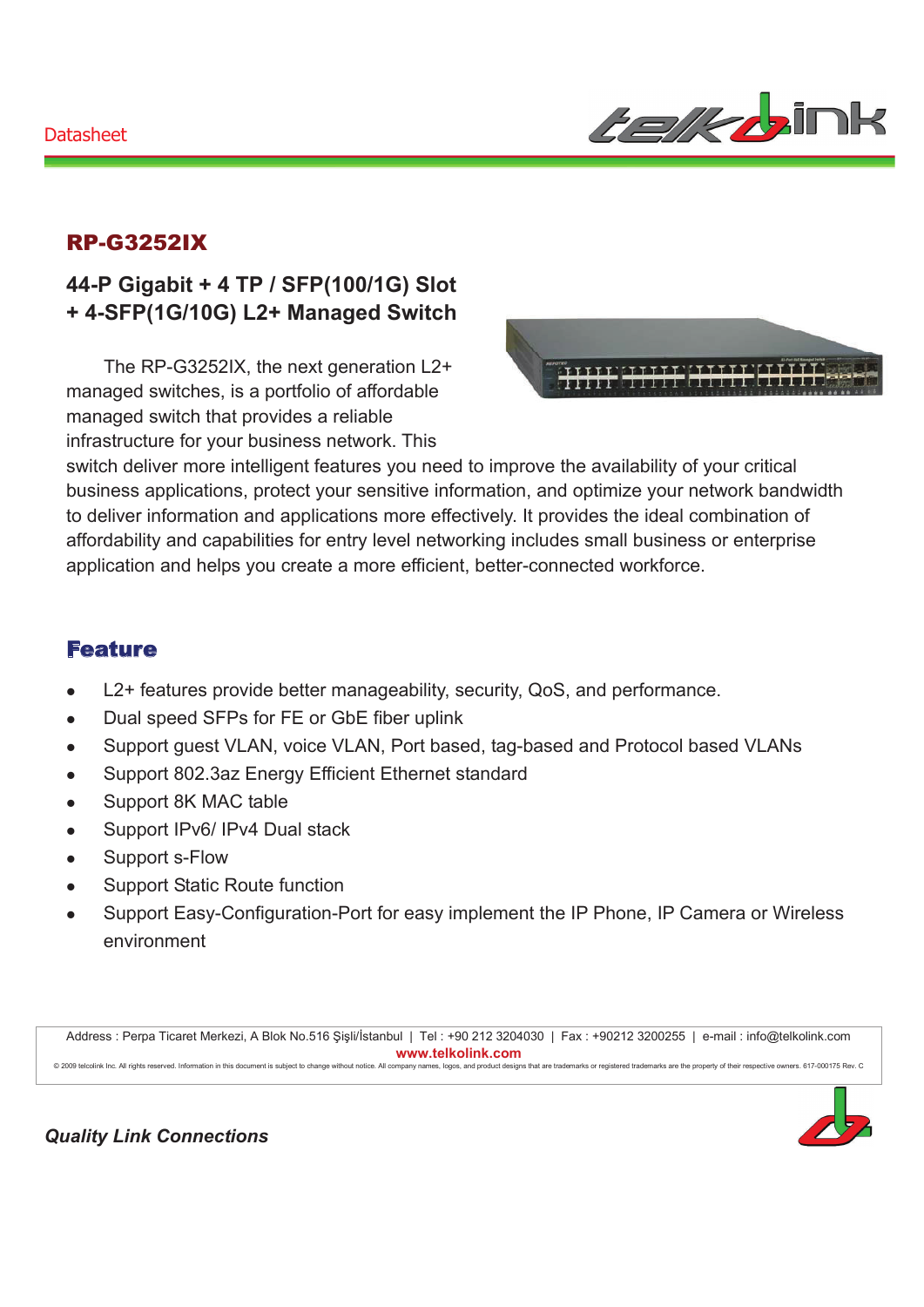# **Specification**

| <b>Standards</b>                   | IEEE 802.3 10Base-T Ethernet (twisted-pair copper)<br>IEEE 802.3u 100Base-TX Ethernet (twisted-pair copper)                               |
|------------------------------------|-------------------------------------------------------------------------------------------------------------------------------------------|
|                                    | IEEE 802.3ab 1000Base-T Ethernet (twisted-pair copper)                                                                                    |
|                                    | IEEE 802.3z 1000Base-SX/LX Ethernet<br>$\bullet$                                                                                          |
|                                    | IEEE802.3az Energy Efficient Ethernet<br>$\bullet$                                                                                        |
| Interface                          | Port 1 to 44: RJ-45 10/100/1000Mbps<br>$\bullet$                                                                                          |
|                                    | Port 45 to 48: UTP/ SFP(100/1G) Combo Dual Media Auto Detection<br>$\bullet$                                                              |
|                                    | Port 49 to 52: SFP+ (1G/10G)<br>$\bullet$                                                                                                 |
| <b>Switching capacity and</b>      | 130.94 mpps (Capacity in Millions of Packets per Second) (64-byte<br>$\bullet$                                                            |
| forwarding rate                    | packets)                                                                                                                                  |
|                                    | 136 Gbps (Switching Capacity in Gigabits per Second)<br>$\bullet$                                                                         |
| <b>Jumbo frames</b>                | Frame sizes up to 9KB supported on Gigabit interfaces<br>$\bullet$                                                                        |
| <b>MAC Table</b>                   | Up to 32K MAC addresses<br>$\bullet$                                                                                                      |
| <b>Spanning Tree Protocol</b>      | Standard 802.1d Spanning Tree support Fast convergence using<br>$\bullet$                                                                 |
| (STP)                              | 802.1w (Rapid Spanning Tree [RSTP]), enabled by default Multiple                                                                          |
|                                    | Spanning Tree instances using 802.1s (MSTP)                                                                                               |
| <b>Trunking</b>                    | Support for IEEE 802.3ad Link Aggregation Control Protocol (LACP)<br>$\bullet$                                                            |
|                                    | Up to 26 groups                                                                                                                           |
|                                    | Up to 8 ports per group                                                                                                                   |
| <b>VLAN</b>                        | Support for up to 4K VLANs simultaneously (out of 4096 VLAN IDs)<br>$\bullet$                                                             |
|                                    | Port-based VLAN                                                                                                                           |
|                                    | 802.1Q tag-based VLAN                                                                                                                     |
|                                    | MAC-based VLAN                                                                                                                            |
|                                    | Management VLAN                                                                                                                           |
|                                    | Private VLAN Edge (PVE)                                                                                                                   |
| <b>Voice VLAN</b>                  | Voice traffic is automatically assigned to a voice-specific VLAN and<br>treated with appropriate levels of QoS                            |
| <b>Generic VLAN Registration</b>   | Protocols for automatically propagating and configuring VLANs in a<br>$\bullet$                                                           |
| (GVRP)                             | bridged domain                                                                                                                            |
|                                    | Relay of DHCP traffic to DHCP server in different VLAN. Works with                                                                        |
| <b>DHCP Relay (Layer 2)</b>        | <b>DHCP Option 82</b>                                                                                                                     |
| IGMP v1/v2/v3 snooping             | IGMP limits bandwidth-intensive multicast traffic to only the                                                                             |
|                                    | requesters; supports 1024 multicast groups (source-specific                                                                               |
|                                    | multicasting is also supported)                                                                                                           |
| <b>IGMP Querier</b>                | IGMP querier is used to support a Layer 2 multicast domain of<br>$\bullet$                                                                |
|                                    | snooping switches in the absence of a multicast router                                                                                    |
| <b>IGMP Proxy</b>                  |                                                                                                                                           |
|                                    | $\bullet$                                                                                                                                 |
|                                    | <b>Support IGMP Proxy</b><br>$\bullet$                                                                                                    |
| MLD v1/v2 snooping                 | Deliver IPv6 multicast packets only to the required receivers                                                                             |
| <b>Secure Shell (SSH) Protocol</b> | SSH secures Telnet traffic in or out the switch, SSH v1 and v2 are                                                                        |
|                                    | supported                                                                                                                                 |
| <b>Secure Sockets Layer (SSL)</b>  | SSL Support: Encrypts the http traffic, allowing advance secure                                                                           |
|                                    | access to the browser-based management GUI in the switch<br>IEEE802.1X: RADIUS authentication, authorization and accounting,<br>$\bullet$ |
| <b>IEEE 802.1X</b>                 | MD5 hash, guest VLAN, single/multiple host mode and                                                                                       |
|                                    | single/multiple sessions                                                                                                                  |
|                                    | Supports IGMP-RADIUS based 802.1X<br>$\bullet$                                                                                            |
|                                    | Dynamic VLAN assignment                                                                                                                   |
| <b>Layer 2 isolation Private</b>   | PVE (also knows as protected ports) provides L2 isolation between                                                                         |
| <b>VLAN Edge (PVE)</b>             | clients in the same VLAN, supports multiple uplinks                                                                                       |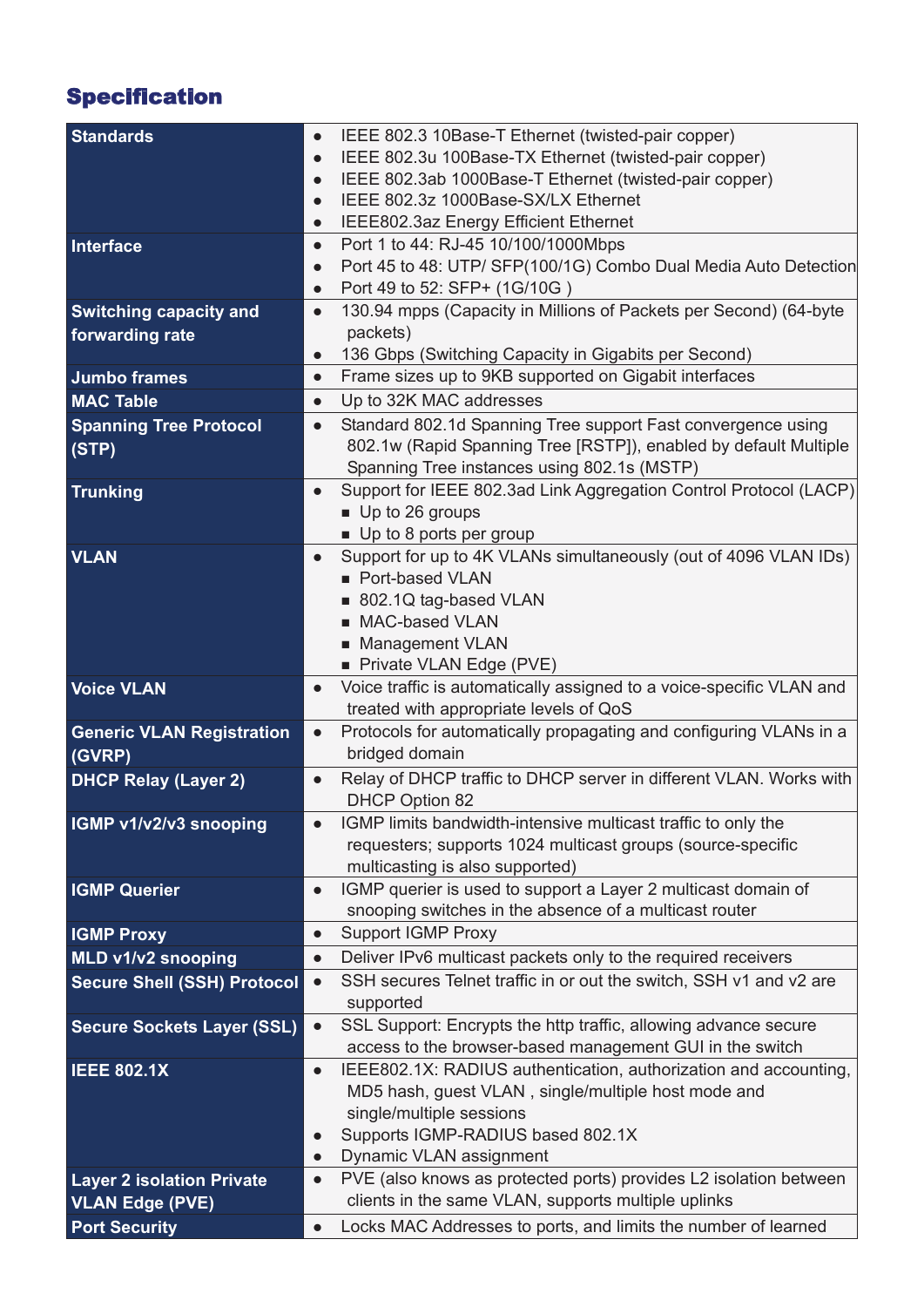|                                 | <b>MAC</b> addresses                                                                                                    |
|---------------------------------|-------------------------------------------------------------------------------------------------------------------------|
| <b>IP Source Guard</b>          | Supports illegal IP address to access to specific port in the switch<br>$\bullet$                                       |
| <b>RADIUS/TACACS+</b>           | Supports RADIUS and TACACS+ authentication. Switch as a client<br>$\bullet$                                             |
| <b>Storm control</b>            | Prevents traffic on a LAN from being disrupted by a broadcast,<br>$\bullet$                                             |
|                                 | multicast, or unicast storm on a port                                                                                   |
| <b>ACLs</b>                     | Support for up to 256 entries<br>$\bullet$                                                                              |
|                                 | Drop or rate limitation based on source and destination MAC, VLAN                                                       |
|                                 | ID or IP address, protocol, port, differentiated services code point                                                    |
|                                 | (DSCP) / IP precedence, TCP/ UDP source and destination ports,                                                          |
|                                 | 802.1p priority, Ethernet type, Internet Control Message Protocol                                                       |
|                                 | (ICMP) packets, IGMP packets, TCP flag                                                                                  |
| <b>Hardware Priority Queue</b>  | Support 8 hardware queues<br>$\bullet$                                                                                  |
| <b>Scheduling</b>               | Strict priority and weighted round-robin (WRR)<br>$\bullet$                                                             |
|                                 | Queue assignment based on DSCP and class of service (802.1p/                                                            |
|                                 | CoS                                                                                                                     |
| <b>Classification</b>           | Port based; 802.1p VLAN priority based; IPv4/IPv6 precedence/ type<br>$\bullet$                                         |
|                                 | of service (ToS) / DSCP based; Differentiated Services (DiffServ);                                                      |
|                                 | classification and re-marking ACLs, trusted QoS<br>Ingress policer; egress shaping and rate control; per VLAN, per port |
| <b>Rate Limiting</b>            | and flow based                                                                                                          |
| <b>IPv6</b> applications        | Web/ SSL, Telnet/ SSH, ping, Simple Network Time Protocol<br>$\bullet$                                                  |
|                                 | (SNTP), Trivial File Transfer Protocol (TFTP), SNMP, Syslog                                                             |
| <b>Web GUI interface</b>        | Built-in switch configuration utility for browser-based device                                                          |
|                                 | configuration (HTTP/ HTTPs). Supports configuration, system                                                             |
|                                 | dashboard, maintenance, and monitoring                                                                                  |
| <b>Dual Image</b>               | Dual image provides independent primary and secondary OS files<br>$\bullet$                                             |
|                                 | for backup while upgrading                                                                                              |
| <b>SNMP</b>                     | SNMP version1, 2c and 3 with support for traps, and SNMP version<br>$\bullet$                                           |
|                                 | 3 user-based security model (USM)                                                                                       |
| <b>Remote Monitoring (RMON)</b> | Embedded RMON software agent supports RMON groups 1,2,3,9<br>$\bullet$                                                  |
|                                 | (history, statistics, alarms, and events) for enhanced traffic                                                          |
|                                 | management, monitoring and analysis                                                                                     |
| <b>IPv4 and IPv6 dual stack</b> | Coexistence of both protocol stacks to migration                                                                        |
| <b>Firmware upgrade</b>         | Web browser upgrade (HTTP/ HTTPs) and TFTP<br>$\bullet$                                                                 |
|                                 | Upgrade through console port as well<br>$\bullet$                                                                       |
| <b>Port mirroring</b>           | Traffic on a port can be mirrored to another port for analysis with a                                                   |
|                                 | network analyzer or RMON probe. Up to N-1 (N is Switch's Ports)                                                         |
|                                 | ports can be mirrored to single destination port. A single session is<br>supported                                      |
|                                 | Easily to configure of clients' QoS and Security capabilities                                                           |
| <b>Easy-Configuration-Ports</b> | $\bullet$<br>Single IP management                                                                                       |
| <b>Other management</b>         | $\bullet$<br>HTTP/HTTPs; SSH; RADIUS; DHCP Client/ DHCPv6 Client                                                        |
|                                 | $\bullet$<br>SNTP; cable diagnostics; ping; syslog; Telnet client (SSH secure                                           |
|                                 | support)                                                                                                                |
| s-Flow                          | The industry standard technology for monitoring high speed<br>$\bullet$                                                 |
|                                 | switched networks. It gives complete visibility into the use of                                                         |
|                                 | networks enabling performance optimization, accounting/billing for                                                      |
|                                 | usage, and defense against security threats                                                                             |
| <b>UPnP</b>                     | The Universal Plug and Play Forum, an industry group of companies                                                       |
|                                 | working to enable device-to-device interoperability by promoting                                                        |
|                                 | Universal Plug and Play                                                                                                 |
| <b>Link detection</b>           | Compliant IEEE802.3az Energy Efficient Ethernet Task Force.<br>$\bullet$                                                |